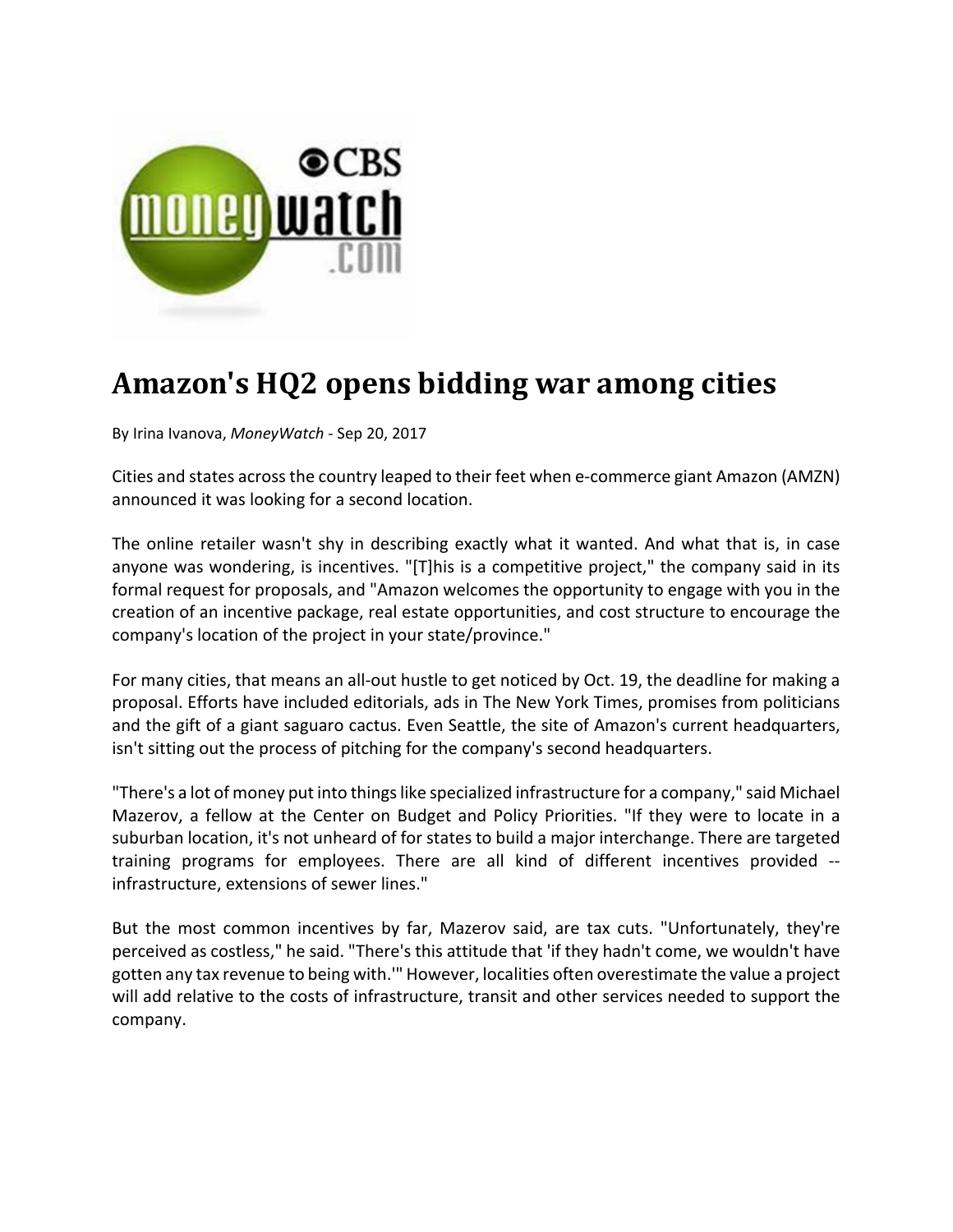"The additional economic activity from incentivizing a particular business never generates enough additional revenue to pay for the cost of the subsidy," said Mazerov, who eventually changed his assessment from "never" to "rarely."

Some 50 cities in North America have said they plan to bid for Amazon's second HQ, according to Business Insider. That includes plenty that don't meet Amazon's criteria. CBS MoneyWatch calculated that 26 metro areas meet the requirements of having a highly educated population.

## **Cities contending for Amazon's second headquarters**



Circle size indicates population; color indicated portion of residents with at least a bachelor's degree. Map includes metro areas of over 1 million where more than 33 percent‐‐the national average‐‐have a bachelor's or higher.

Source: U.S. Census/American Community Survey, 2015 estimates

And while subsidies won't make up for any business fundamentals a particular location may lack, analysts believe even fundamentally attractive cities will have to use those incentives to clinch the deal.

"Nobody's going to get this deal without an act of the legislature and that state also granting some incentives," said Bruce Maus, principal at Auxilium Solutions, a logistics firm. "That means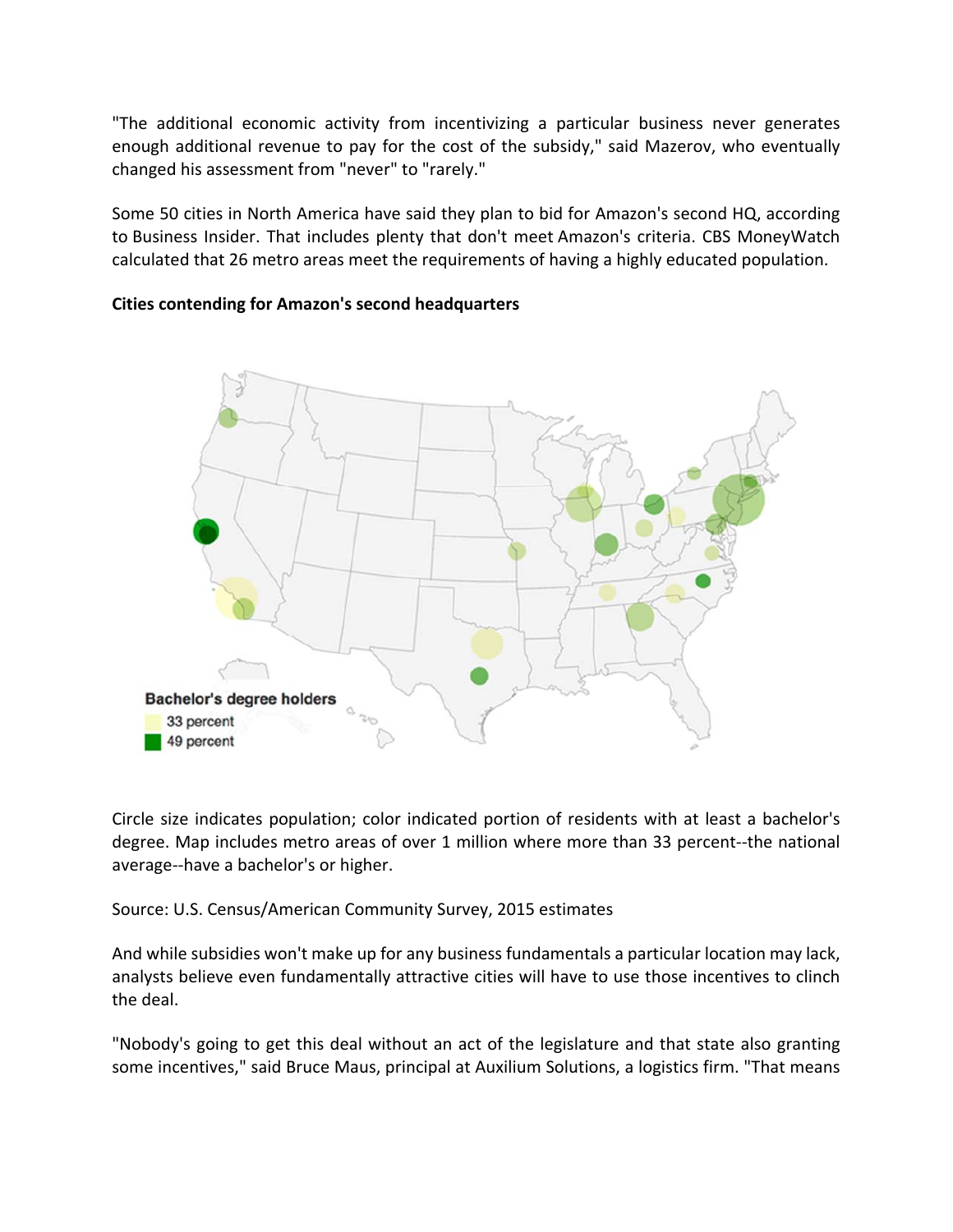the governor of the state is probably going to respond personally before the deadline and promise that he or she can deliver."

"They're going into this with a lot of swagger," John Boyd Jr., a relocation consultant and founder of Boyd Co., said of Amazon. "They have the ability and the wherewithal and the resources to have this swagger."

The ultimate size of the incentive package is hard to predict, analysts say, in part because of the headquarters' size. "Think of all the success Boston has had over the past decade -- this would dwarf that," said Boyd.

Indeed, the frenzied response from cities and states to Amazon's invitation to bid mirrors the reaction to similar, though smaller, projects, such as Wisconsin's Foxconn facility, Tesla's (TSLA) Gigafactory in Reno, Nevada, and GE's (GE) corporate relocation from Fairfield, Connecticut, to Boston.

The subsidies for those deals hint at the figure Amazon likely hopes for. Foxconn garnered an unprecedented \$3 billion in subsidies from Wisconsin for a promised 3,000 to 13,000 jobs. That investment works out to at least \$230,000 per job, a cost that it would take the state, by its own calculation, 25 years to recover.

Tax breaks for Tesla's 6,500‐job factory come to \$200,000 a job. And the \$145 million subsidy GE received to move its headquarters to Boston works out to \$181,000 per job.

At those rates, Amazon's promised 50,000 jobs could translate into a subsidy between \$9 billion and \$11 billion -- one-quarter of the value Amazon says its activity added to Seattle's economy over six years.

The particular value of incentives differs dramatically from state to state and location to location, according to research from Tim Bartik, a senior economist at the Upjohn Institute for Employment Research. They can be as little as one‐thousandth of the value a project adds, in Washington, or as much as 4.23 percent, in New Mexico.

Of course, figuring out exactly how much value a project adds is no easy thing. Calculating subsidies, too, is challenging because local governments tend to hide their full extent. But according to Good Jobs First, a nonprofit that opposes corporate subsidies, Amazon has benefited from \$1 billion in state and local tax breaks over its lifetime. Nearly a quarter of that amount was awarded over just two years, 2015 and 2016.

"At the end of the day, you and I can't know why Amazon made a decision," said Greg LeRoy, the group's executive director. "Taxpayers should watch their wallets."

But subsidies aside, cities could take other measures to attract Amazon, such as speeding up infrastructure projects or other public improvements, said Boyd.